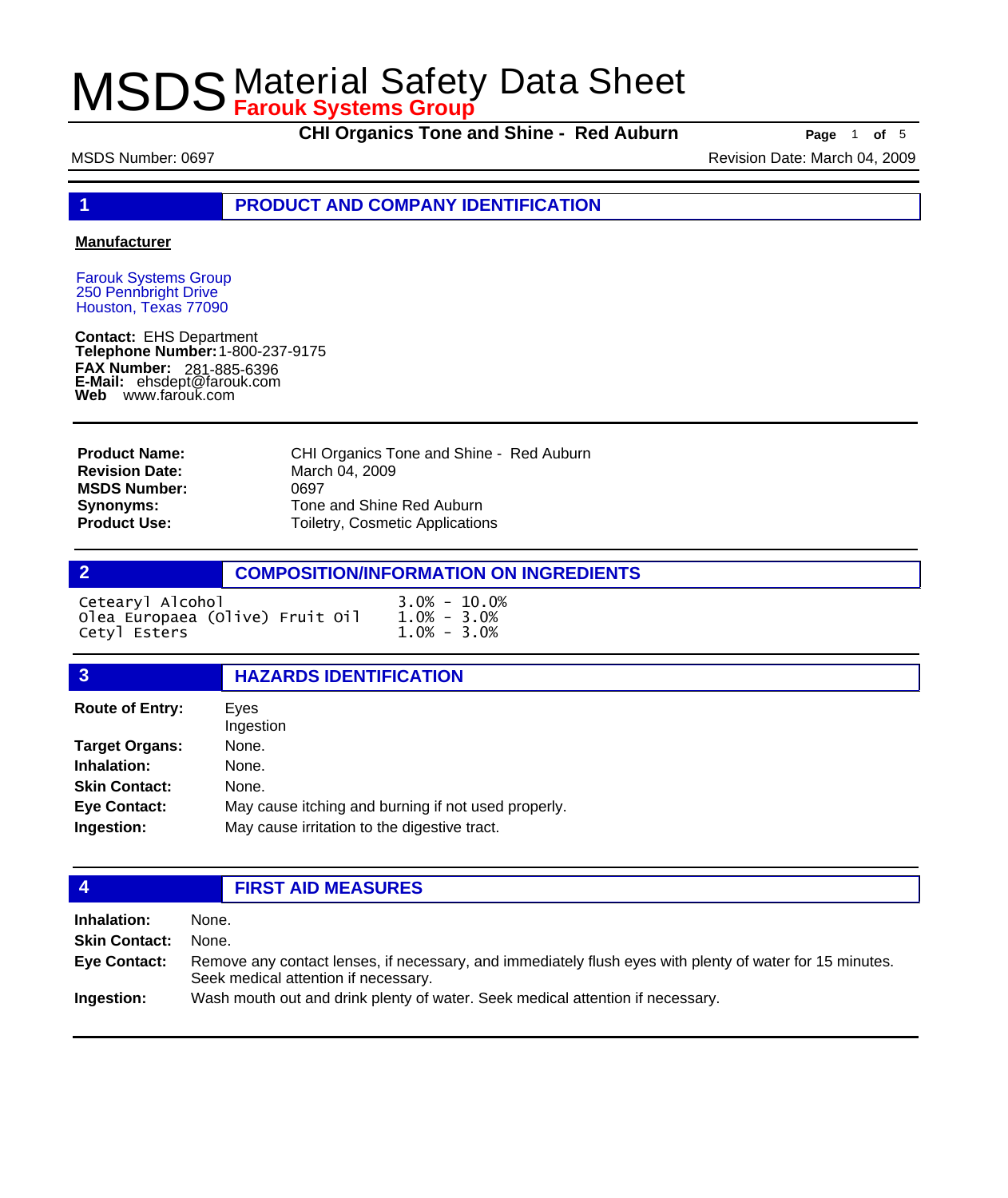**CHI Organics Tone and Shine - Red Auburn Page** <sup>2</sup> **of** <sup>5</sup>

MSDS Number: 0697 **Revision Date: March 04, 2009** Revision Date: March 04, 2009

**5 FIRE FIGHTING MEASURES**

FLASHPOINT AND METHOD: Not applicable FLAMMABLE LIQUIDS: None. AUTO IGNITION TEMP: None. FLAMMABLE CLASS: None. BURNING RATE OF SOLID:

Not available

GENERAL HAZARDS: Evacuate personnel downwind of fire to avoid inhalation of fumes and smoke. EXTINGUISHING METHODS: Chemical type foam, CO2(Carbon Dioxide), Dry Chemical, Water Fog

HAZARDOUS COMBUSTION PRODUCTS: None.

FIRE FIGHTING PROCEDURES: This product is not flammable.However, hazardous decomposition and combustion products may be formed in a fire situation. Cool exposed containers with water spray to prevent overheating.

FIRE FIGHTING EQUIPMENT: Respiratory and eye protection are required for fire fighting personnel. Full protective equipment (Bunker Gear) and self contained breathing apparatus (SCBA) should be used for all indoor fires and significant outdoor fires. For small outdoor fires, which may be easily extinguished with a portable fire extinguisher, use of a SCBA may not be needed.

## **6 ACCIDENTAL RELEASE MEASURES**

SMALL SPILL: When a spill occurs, use absorbent material on the substance. Dispose of the material according to all local, state and federal regulations. Always use an absorbent material when cleaning up a spill.

ENVIRONMENTAL PRECAUTIONS: Avoid run-off or release into sewers, stormdrains and waterways.

GENERAL PRECAUTIONS: Remove containers away from flammable materials.

### *HANDLING AND STORAGE* Use appropriate personal protective equipment as specified in Section 8. Handle in a manner consistent with good household/personal techniques and practices. **Handling Precautions:** Keep containers/bottles securely sealed when not in use. Store in cool/dry conditions that do not exceed room temperature. Try to store product in temperatures between 40°F to 90° F. **Storage Requirements:**

## **8 EXPOSURE CONTROLS/PERSONAL PROTECTION**

| <b>Engineering Controls:</b>      | These recommendations provide general guideance for handling this product safely. Because<br>specific use conditions may vary, safety procedures should be developed for each specific<br>application of this product. When developing procedures, always consider potential waste,<br>disposal and personal safety issues. |
|-----------------------------------|-----------------------------------------------------------------------------------------------------------------------------------------------------------------------------------------------------------------------------------------------------------------------------------------------------------------------------|
| <b>Protective Equipment:</b>      | EYES AND FACE: For reasonable foreseeable uses of this product, eye and face protection<br>is not required.<br>SKIN: For reasonable foreseeable uses of this product, skin protection is not required.<br>RESPIRATORY: For reasonable foreseeable uses of this product, respiratory protection is not<br>required.          |
| <b>Exposure Guidelines/Other:</b> | EXPOSURE GUIDELINES: Overexposure is unlikely. Since all parameters cannot be foreseen, the use of engineering controls to reduce<br>exposure may be necessary.                                                                                                                                                             |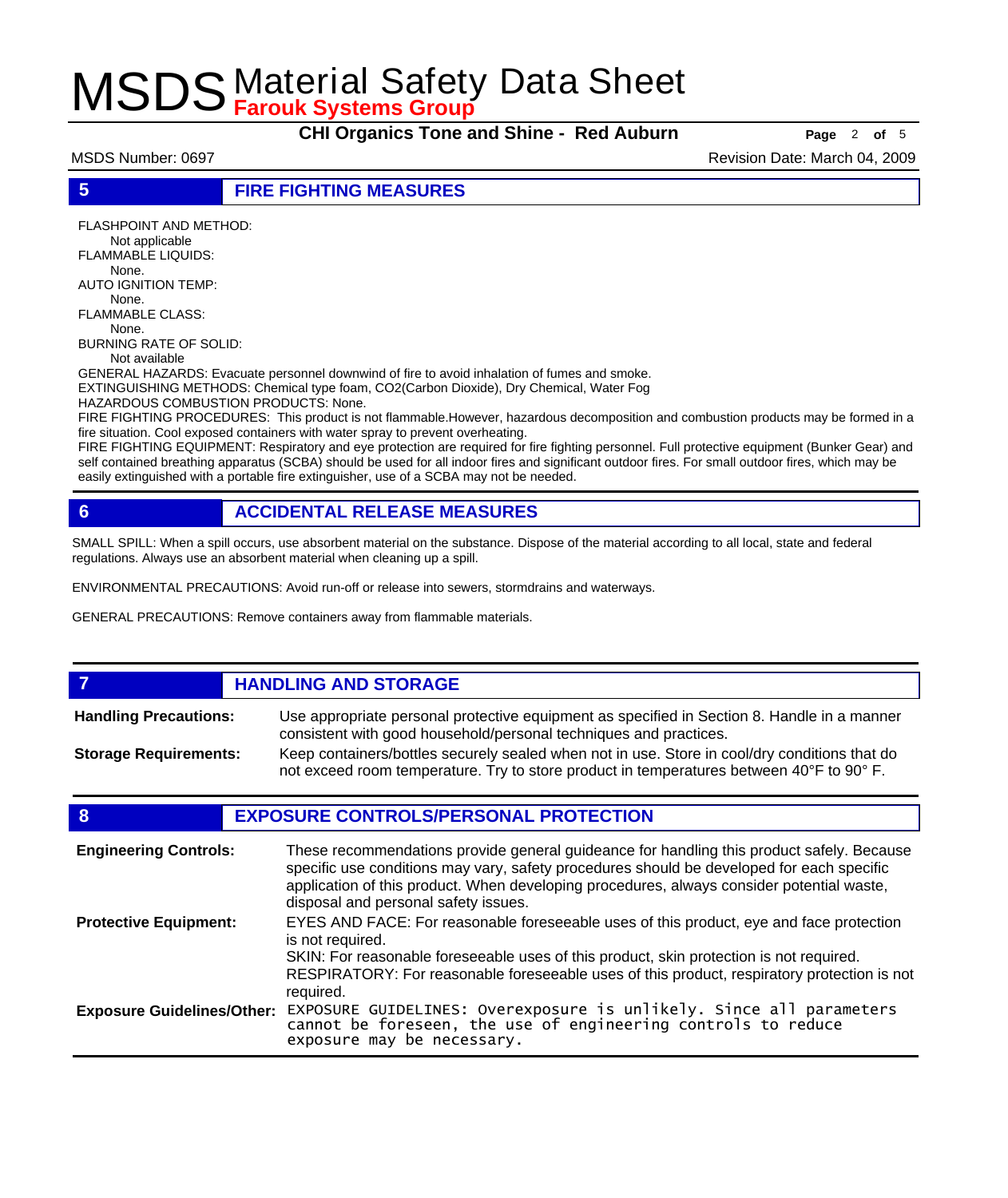**CHI Organics Tone and Shine - Red Auburn Page** <sup>3</sup> **of** <sup>5</sup>

MSDS Number: 0697 **Revision Date: March 04, 2009** Revision Date: March 04, 2009

## **9 PHYSICAL AND CHEMICAL PROPERTIES**

**Appearance:** Light red cream **Physical State:** Creme **Odor:** Lemongrass fragrance **pH:** 3.0 - 4.0 **Vapor Pressure:** N/A **Vapor Density:** N/A

**Boiling Point:** N/A **Freezing/Melting Pt.:** Not available **Solubility:** Dispersable in water **Spec Grav./Density:** N/A

**Viscosity:** 2400 - 4000 cps

## **10 STABILITY AND REACTIVITY Stability:** YES **Conditions to avoid:** Extreme temperatures. Materials to avoid (incompatability): Keep away from strong oxidizing material. **Hazardous Decomposition products:** None known. Hazardous Polymerization: Will Not Occur.

### **11 TOXICOLOGICAL INFORMATION**

ACUTE:

DERMAL LD50: Not available. ORAL LD50: Not available. INHALATION LC50: Not available. EYE EFFECTS: This product may cause irritation to eyes if not used under normal conditions. TARGET ORGANS: NONE. SENSITIZATIONS: Not available. CARCINOGENICITY: IARC: Listed by IARC - No. NTP: Listed by NTP - No. OSHA: Listed by OSHA - No.

MUTAGENICITY: Not available. REPRODUCTIVE EFFECTS: None. TERATOGENIC EFFECTS: Not available.

## **12 ECOLOGICAL INFORMATION**

ENVIRONMENTAL DATA: Not available. ECOTOXICOLOGICAL INFO: Not available. DISTRIBUTION: Not available. CHEMICAL FATE INFO: Not available.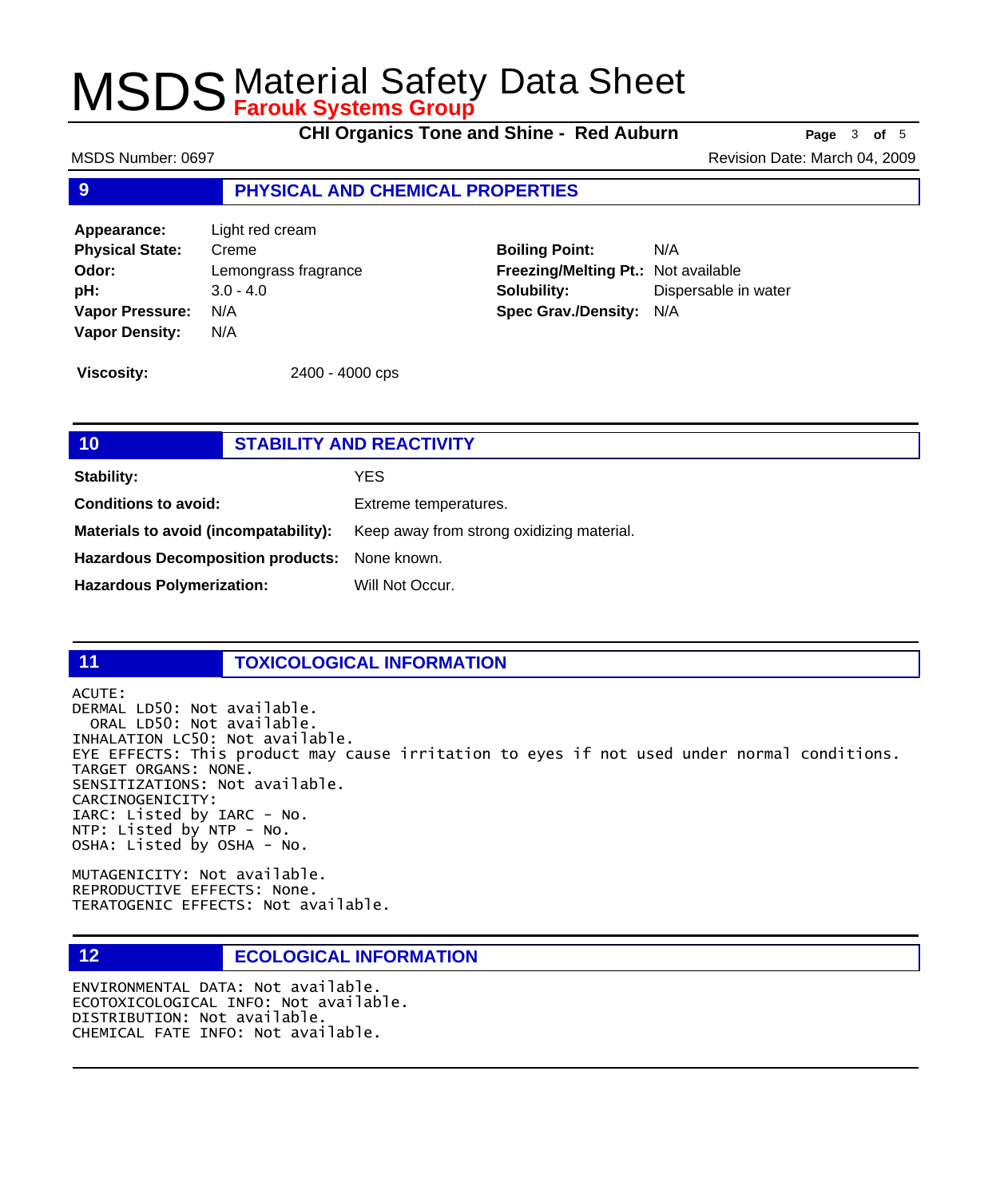**CHI Organics Tone and Shine - Red Auburn Page** <sup>4</sup> **of** <sup>5</sup>

MSDS Number: 0697 **Revision Date: March 04, 2009** Revision Date: March 04, 2009

## **13 DISPOSAL CONSIDERATIONS**

US EPA Waste Number and Descriptions:

DISPOSAL METHOD: Controlled release of diluted product into a biological wastewater treatment plant. COMPONENT WASTE NUMBER: No EPA Waste Numbers are applicable for this product's components. DISPOSAL INSTRUCTIONS: Dispose of waste material according to local, state and federal rules and regulations.

**14 TRANSPORT INFORMATION**

This product is not regulated as a hazardous material by the United States (DOT) or Canadian (TDG) transportation regulations.

DOT CLASSIFICATION: Shipping Name: CHI Organics Tone and Shine Red Auburn. Class: None. Non-regulated, non-hazardous

IMDG CLASSIFICATION: Shipping Name: CHI Organics Tone and Shine Red Auburn. Class: None. Non-regulated, non-hazardous

IATA CLASSIFICATION: Shipping Name: CHI Organics Tone and Shine Red Auburn. Class: None. Non-regulated, non-hazardous

1-800-424-9300 1-703-527-3887 CHEMTREC

Outside the United States

## **15 REGULATORY INFORMATION**

UNITED STATES: SARA TITLE III (Superfund Amendments and Reauthorization Act) 311/312 HAZARD CATEGORIES Fire: No. Pressure Generating: No. Reactivity: No. Acute: No. 313 REPORTABLE INGREDIENTS: Not applicable. TITLE III NOTES: None. CERCLA(Comprehensive Response, Compensation, and Liability Act) CERCLA RQ: None. TSCA(Toxic Substance Release Act) TSCA REGULATORY: All ingredients are listed in the TSCA Inventory. CANADA: WHMIS(WORKER HAZARDOUS MATERIAL INFORMATION SYSTEM) This product is WHMIS controlled. CANADIAN INGREDIENT DISCLOSURE LIST: Propylene Glycol and Hexylene Glycol. CANADIAN ENVIRONMENTAL PROTECTION ACT: All intentional ingredients are listed on the DSL(Domestic Substance List). EUROPEAN COMMUNITY: EU REGULATORY: All intentional ingredients are listed on the European's EINECS Inventory. STATE REGULATIONS: Not available. LOCAL REGULATIONS: Not available.